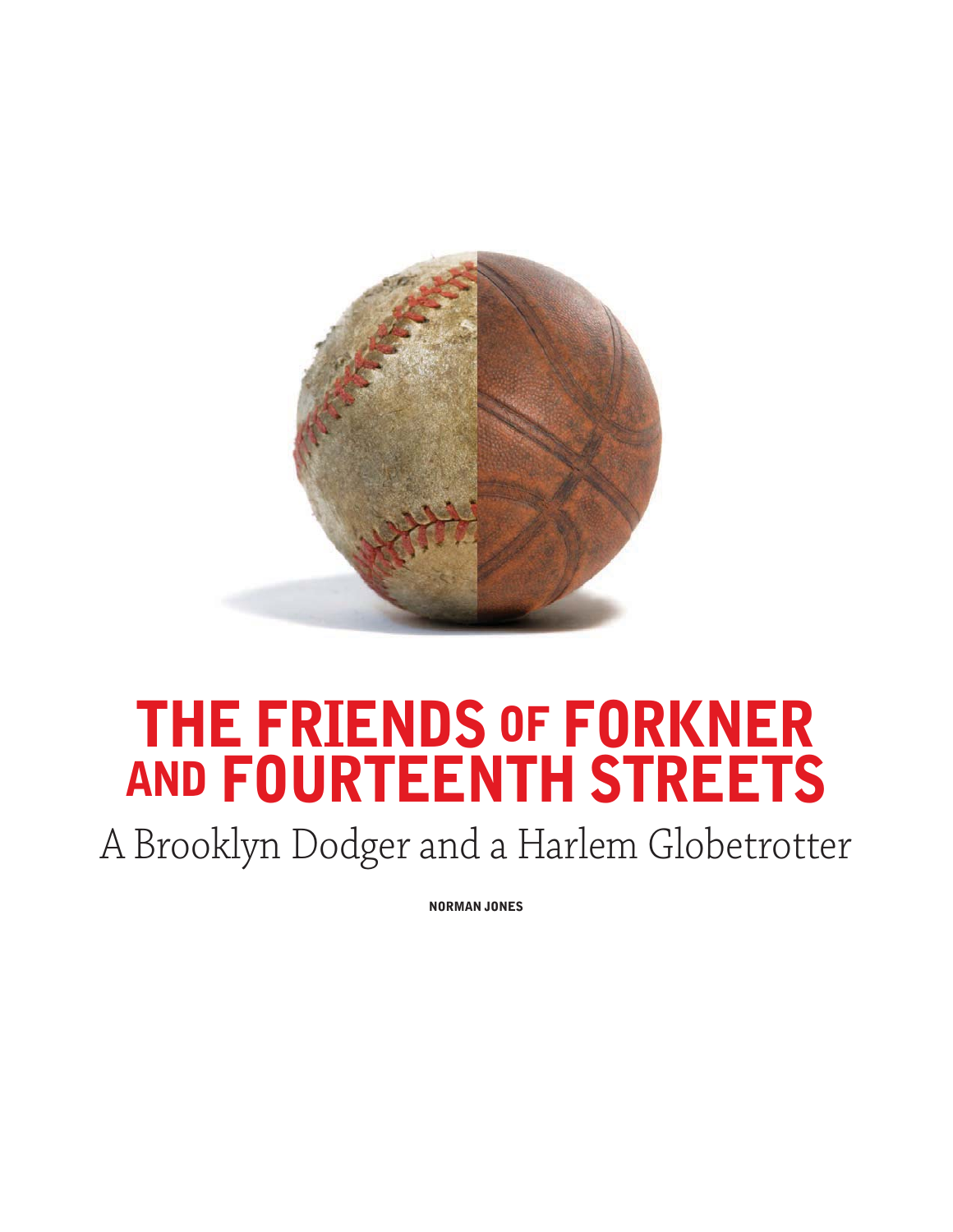Forkner Street in Anderson, Indiana, and Elizabeth Avenue<br>in Saint Louis, Missouri, are separated by about 250 miles.<br>In spite of the distance between them, they have similar<br>histories, as both neighborhoods were fortunate in Saint Louis, Missouri, are separated by about 250 miles. In spite of the distance between them, they have similar histories, as both neighborhoods were fortunate enough to be home to two young men who grew to become legendary sports figures. Elizabeth Avenue can boast of nurturing baseball's Yogi Berra and Joe Garagiola, who lived across the street from each other and were lifelong friends.

The neighborhood of Forkner and Fourteenth Streets in Anderson is known today for being the place where Carl Erskine and Johnny "Jumpin' Johnny" Wilson grew up only a few houses from each other. They, too, became lifelong friends and had legendary careers in baseball and basketball. The only difference in these famous relationships is that Berra and Garagiola were white and Erskine is white and Wilson is black.

Erskine, in an interview with this author, recalled that he and Wilson first met on an outdoor basketball court when he asked Wilson, "Do you want to play?" From that moment on they walked to school and played grade-school and highschool basketball together. "We shared the same table many times at both houses," Erskine noted. They bonded through sports. Racism was a menace in central

Indiana at the time, but the boys found their own way to deal with it. Many restaurants would not serve African Americans, so Erskine and Wilson walked out together. They sat together in the balcony of movie theaters because blacks were not welcomed on the main floor. The local Young Men's Christian Association swimming pool was off limits to blacks, so Erskine swam with Johnny at the pool reserved for "colored" people.

Carl Daniel Erskine was born on December 13, 1926, in Anderson. His father, Matt, got him started playing baseball by buying a book on pitching and using it to teach his son. Carl played ball on sandlots and American Legion playing fields and became good enough to play all four years on the varsity at Anderson High School, where he drew interest from the Brooklyn Dodgers. He graduated in 1945,

was drafted into the U.S. Navy, and was stationed at the Boston Navy Yard. He was able to pitch for a semipro team on Sundays and worked out with the Boston Braves. Only nineteen at

the time, he impressed the Braves enough that they wanted to sign him.

Erskine was discharged in 1946 and a bidding war ensued for his pitching skills. He remained loyal to the Dodgers and took less money from them than four other teams were offering. He paid his baseball dues in the minors from 1946 to 1950. He married Betty Palmer on October 5, 1947, and by 1960 they were raising four children.

In his first year in professional baseball he went 3–3 for the Dodgers minor league club in Danville, Illinois. In 1947 at Danville he won nineteen games while losing nine, had 2.34 earned run average, struck out 191 batters, and pitched a league best 233 innings. He won two games in the playoffs and was establishing himself as a pitcher on the move. He recalled an incident in spring training of 1948, when he was assigned to pitch against the Dodgers big-league club at the Fort Worth Cats minor-league ballpark. He managed to pitch well for about three innings. After the game, Jackie Robinson, who had broken the color barrier in baseball and had become rookie of the year the season before, asked to talk to him. Robinson encouraged Erskine by telling him, "Hey young man, I just wanted you to know that I faced you twice today and you won't be long for this league. You are going to be with us real soon." In his book, *What I Learned from Jackie Robinson,* Erskine wrote about the conversation and said, "I was stunned. My mouth was so open my lower lip could have touched the ground."

 From 1948 through 1950, Erskine split time between the minors and majors. After a successful start in one season in Fort Worth of the Texas League, he was

*Longtime friends Carl Erskine and Johnny Wilson share the podium at the Johnny Wilson Awards luncheon in which Erskine appeared as a guest speaker in Anderson, Indiana.*

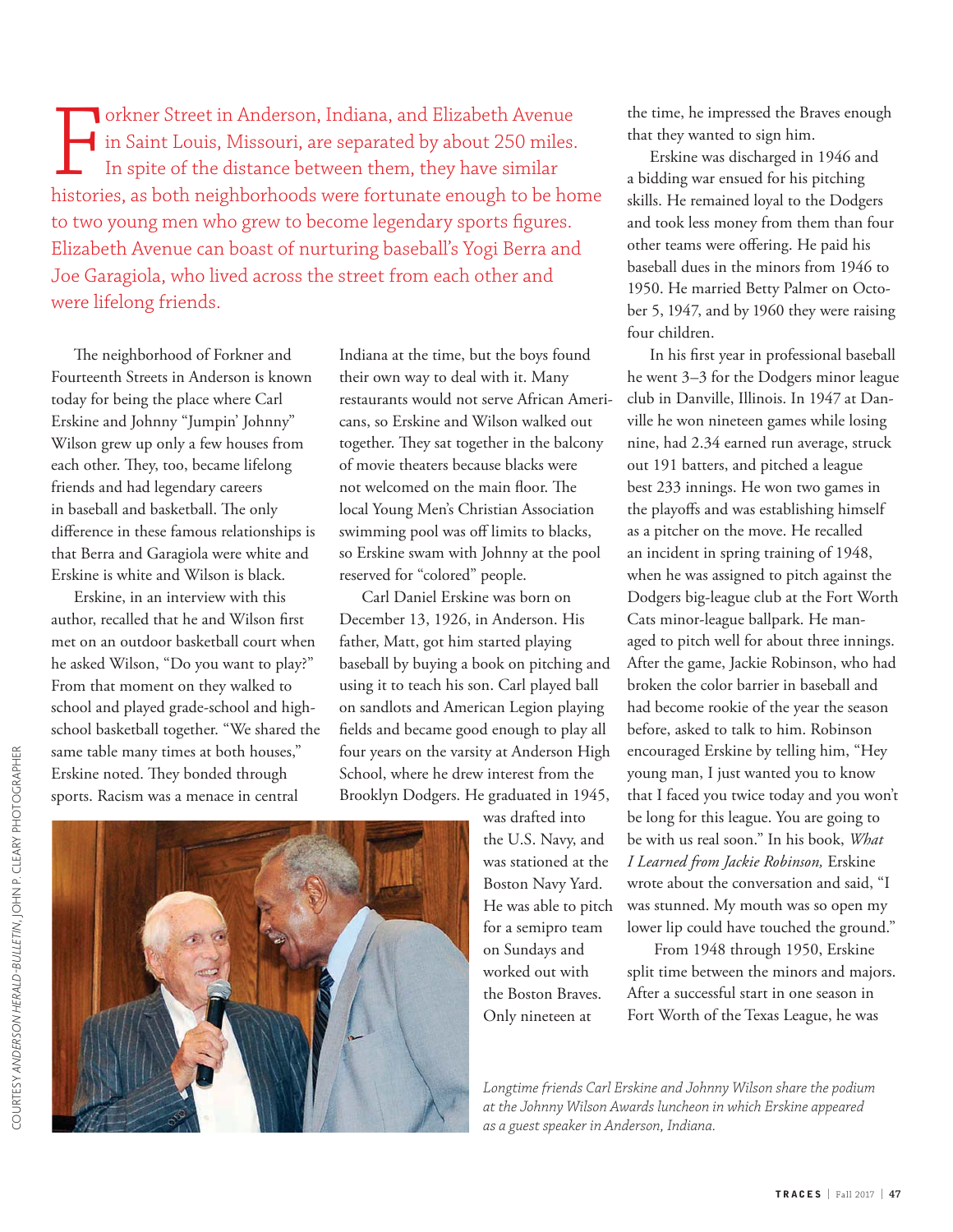

called up to the majors. His first appearance in a Dodger uniform was in Pittsburgh against the Pirates in a relief role. The Dodgers were behind 5–3 when he entered the game in the seventh inning. He managed to get the legendary Ralph Kiner out and the Dodgers came from behind and won 7–6, giving Erskine his first major-league win. After the game

he vividly recalls Robinson stopping by his locker, patting him on the back, and saying, "What did I tell you. I told you that you couldn't miss."

On August 5, 1948, Erskine made his first starting assignment as a Dodger and on his first pitch he pulled a muscle in his shoulder that plagued him for the rest of his career. However, he showed great

*Left: A 1951 comic book featured the story of Jackie Robinson breaking the color barrier in major-league baseball. Above: Erskine is mobbed by his Brooklyn Dodgers teammates (left to right: Roy Campanella, Robinson, Pee Wee Reese, and Jim Gilliam) after pitching a no-hitter against the New York Giants on May 12, 1956. Erskine struck out three hitters and walked only two on the way to his second no-hitter of his career. Opposite: Wilson shows how he earned his nickname on the basketball court.*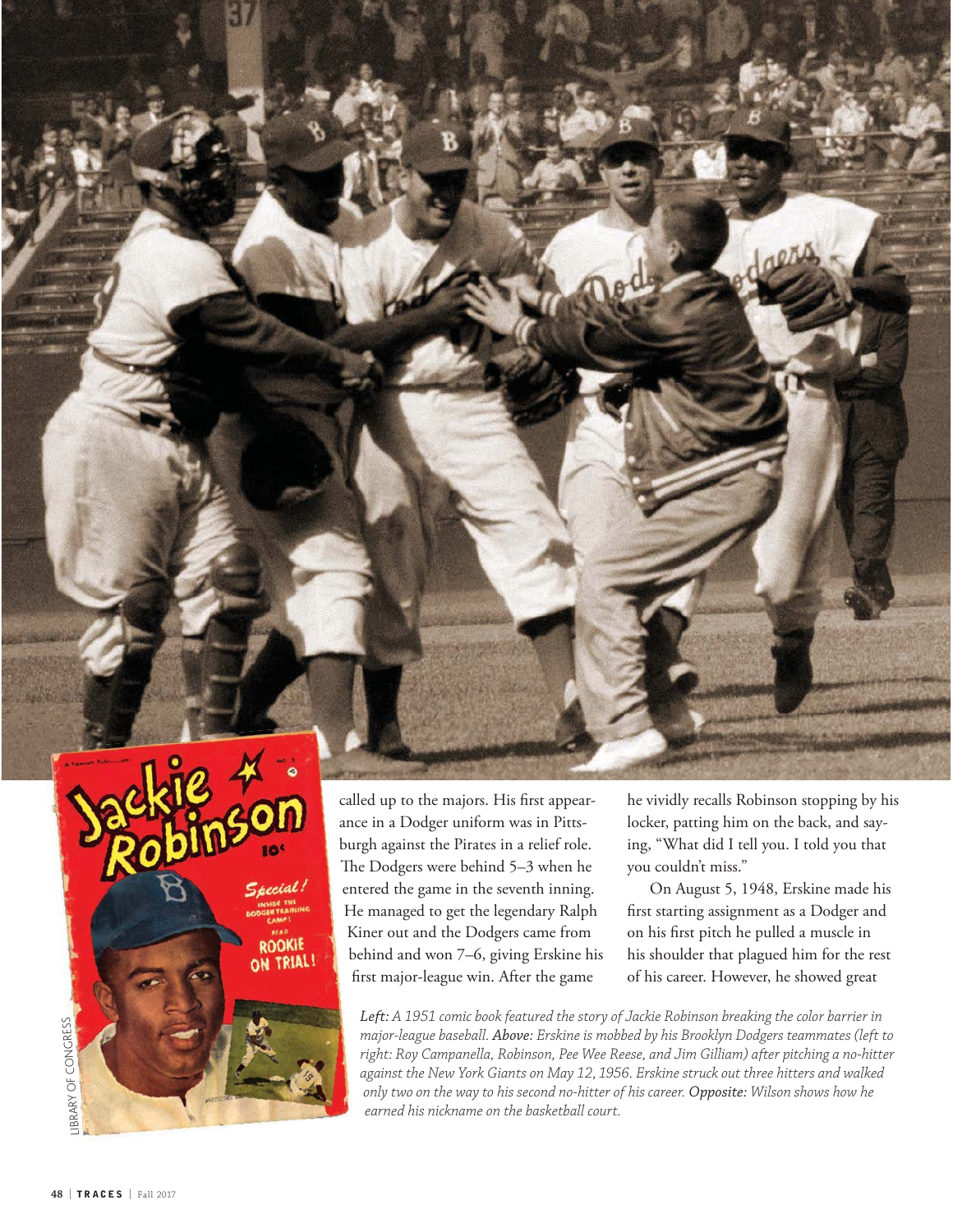courage and beat the Chicago Cubs 6–4 for his third win of the season. He pitched a complete game later that month to move his record to 5–0, but Erskine ended what was a short major league season for him with a 6–3 record. Arm trouble plagued him during spring training in 1949 and he pitched for the Fort Worth team again to see if he could find a groove. The warm climate seemed to agree with him and his arm improved. He won ten games, was moved up to the Dodgers, and responded with an 8–1 record and the team won the 1949 pennant by one game. The Dodgers had to face the New York Yankees in the World Series. Erskine appeared briefly in the series, pitching a shutout inning in game four and giving up three runs in game five as the Yankees won the series by four games to one.

Disappointed, but not discouraged, Erskine went to spring training with the Dodgers in 1950 aiming to get back to Ebbets Field in Brooklyn. He was optioned to the Brooklyn Triple A team in Montreal. Luckily, his high school coach saw him pitch on television and detected a flaw in his delivery. With aid from a local doctor, he was able to win ten games, but the pain persisted. He finished the 1950 season with the Dodgers, but the team finished second and missed the postseason.

In 1951, which turned out to be a magical year in baseball history, Erskine pitched the entire season with the Dodgers, winning sixteen games and losing twelve. The Dodgers held an eleven-anda-half-game lead on August 8, but as baseball fans know, the New York Giants caught them and forced a three-game playoff. In the third game at the Polo Grounds in New York, Bobby Thomson hit one of the most famous walk-off home runs in baseball history, beating the Dodgers 5–4. Erskine has told the story often about how he and Ralph Branca were warming up in the bullpen in the ninth inning when the

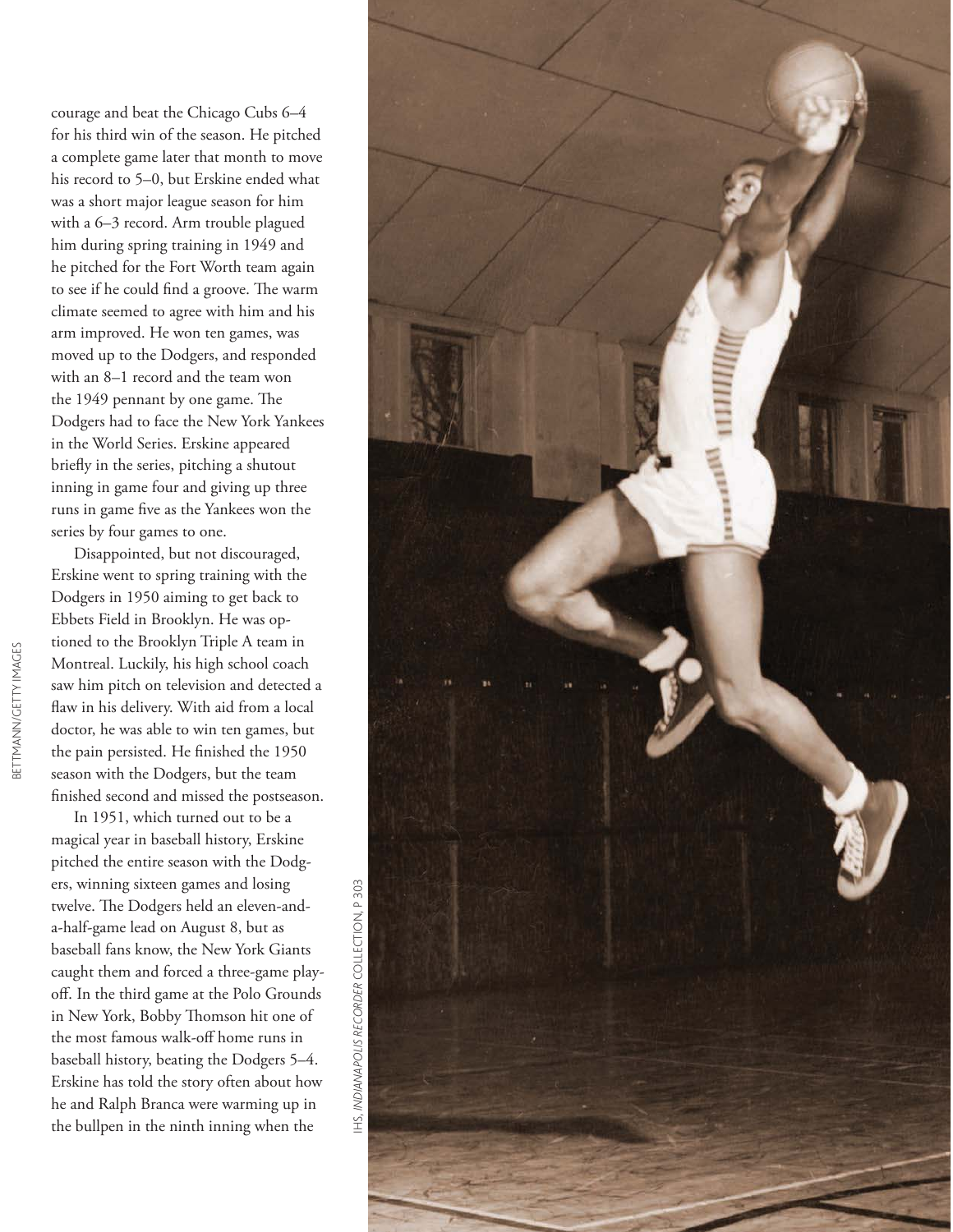

*Left: Wilson during his time with the Harlem Globetrotters. Right: Catcher Campanella (left) and Dodgers manager Chuck Dressen (right) hold Erskine aloft in triumph after his victory in game three of the 1953 World Series. The Dodgers beat the New York Yankees in that game by a 3–2 score, but lost the series four games to two.*

call came for one of them to relieve Don Newcombe and face Thomson. The bullpen coach told manager Charlie Dressen that both pitchers were ready, however "Erskine is bouncing his overhand curve." Hearing that, the manager selected Branca and the rest is history. Through the years Erskine has been asked what his best pitch was and he invariably replies, "The curve ball I bounced in the Polo Grounds bullpen in 1951."

 Looking to get even with the Giants, the Dodgers came back and won the pennant in 1952. During this season Erskine won fourteen games and lost only six, including a no-hitter against the Chicago Cubs. It was almost a perfect game except for one walk. The Dodgers played the Yankees in the World Series, with Erskine pitching and losing game two. He came back to pitch game five on October 5, which happened to be his fifth wedding anniversary. The Hoosier hurler fell behind Furillo, and Pee Wee Reese. The Dodgthe Yankees early, but the Dodgers came back, Erskine got out nineteen Yankees in a row, and his team won in eleven innings. Erskine took his wife out to dinner that evening and they celebrated his first World Series victory, which put the Dodgers up three games to two. The Yankees, however, came back and won the next two games to win the series.

In 1953 Erskine had what is generally regarded as his best year. At age twentysix he went 20–6, pitched 246 innings, and was named to the National League All-star team. He had tremendous support from teammates such as Robinson, Duke Snider, Roy Campanella, Gil Hodges, Carl ers won 105 games and the NL pennant. In the World Series, Erskine set a series record by striking out fourteen Yankees, winning by a score of 3–2. Unfortunately, the Dodgers lost the series to the AL squad four games to two. In Brooklyn, Carl was well known and was referred to as "Oisk," Brooklynese for Erskine.

Although Erskine won eighteen games the next season, the Dodgers failed to return to the World Series. In 1955, howev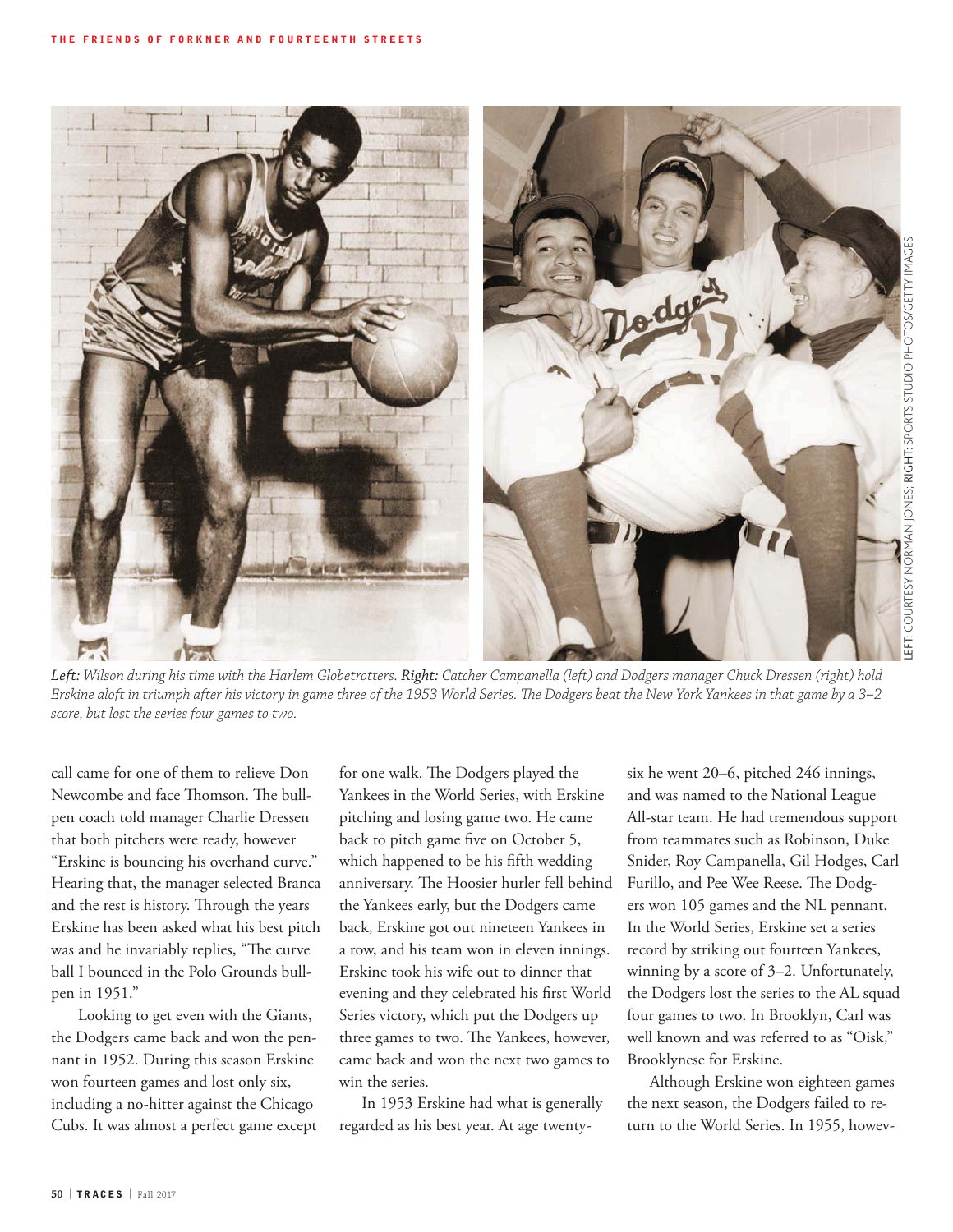er, the Dodgers finally ended the Yankees domination, winning the World Series four games to three. Arm trouble plagued Erskine and he did not pitch much in the series. Johnny Podres shut out the Yankees 2–0 in game seven to preserve the Dodgers first World Series win. The next season saw Erskine hurl another no-hitter, but it was his last solid season, as he went 13–11. The Dodgers lost to the Yankees in the World Series, four games to three.

Erskine won nine games and lost ten during his last three years with the Dodgers. One highlight near the end of his career happened when the team moved to Los Angeles in 1958. He was honored to be the starting and winning pitcher before 80,000 fans in the first major-league game ever played in Los Angeles. He retired in 1959 with a career record of 122–78, two no-hitters, fourteen shutouts, and appearances in eleven World Series games. Erskine was also the first pitcher to hurl a no-hitter on nationwide television.

Erskine was honored to write the foreword for a book about his friend, Wilson (*Jump, Johnny, Jump* by Dick Burdette). Erskine recalled something that happened during his days with the Dodgers, noting, "I was a teammate of Jackie Robinson for nine seasons. Jackie was surprised that I didn't have a problem with the race issue. I told him that was because of Johnny Wilson. He taught me to be color blind." Erskine emphasized what he had learned from Wilson by including the following encounter with the Robinson family at Ebbets Field: "Once I came out of the Dodger clubhouse and stopped to talk to Rachel Robinson, Jackie's wife and their son Jackie Jr. The next day Jackie came to my locker and said he wanted to thank me for what I had done yesterday. . . . I was puzzled. He said he was referring to me stopping in front of all those fans to talk to Rachel. I told him he could congratulate me on a well pitched game, but that

was just a natural thing for me to do."

In his writings, Erskine makes it clear that his relationships with Robinson and Wilson helped him assimulate to a deeper level the values his family taught him and the need for compassion and empathy in understanding human relations. He and Betty raised four children; Danny, Gary, Susan, and Jimmy, who was born with Downs syndrome. Early on in Jimmy's life, Erskine observed that the discrimination against special-needs young people was similar to the discrimination Robinson and Wilson endured. Erskine made certain that Jimmy benefited from special education, the Special Olympics, and other programs, where he finally found acceptance, as Robinson and Wilson had worked so hard to do.

Erskine remained loyal to his Anderson hometown, finding success in insurance and banking and in community affairs. Missing baseball, he returned to coach the Anderson College baseball team, winning four Hoosier College Conference championships. In 1956 he was awarded the National Jaycees Ten Outstanding Young Men of America Award. He also worked diligently for the Special Olympics and was a charter member of the Fellowship of Christian Athletes. The townspeople in Anderson honored him with a white 1957 Cadillac and a statue of him can be found downtown in front of a building named for him, the Erksine Medical Office Building.

Another Anderson legend, Wilson, was born there on July 7, 1927. Early on it became clear that Wilson was an outstanding athlete, making the sixth-grade basketball team while in the fourth grade. He and Erskine played sports together in their school days and even played (Erskine as a junior and Wilson as a sophomore) in a state final-four high school game at the Indianapolis Coliseum in 1944. Their Anderson team had been ranked number

one most of the year, but lost to Kokomo. Wilson won the state high school highjump championship. Both boys developed their skills in their chosen sport to advance to professional levels, but due to the prevalence of racism and segregation at the time, Wilson's path was much more turbulent than Erskine's.

In 1946 Wilson led his Anderson High School basketball team to the Indiana state championship, becoming the first player to score thirty points in a state final game. He acquired his nickname of Jumpin' Johnny because he was the only high school player in the state who was dunking the ball. He was named Mr. Basketball and expressed a desire to play college basketball. He proved himself worthy as he took part in the prestigious Indiana-Kentucky High School All-Star game, scoring twenty-seven points in leading Indiana to victory only to be confronted by discrimination. A \$100 wristwatch was awarded to the "Star of Stars" in the game. Those voting on the award gave the watch to a white Kentucky player who scored twenty points in a losing effort. It was Wilson's nature, however, not to complain. In an interview, he verified for this author that a local sportswriter noticed the discrimination and started a campaign for people to donate money; Wilson eventually received a \$100 watch that he deserved in the first place.

Part of the turbulence Wilson encountered came about because he wanted to attend Indiana University and play for Branch McCracken. That dream was also shattered when coach McCracken made a speech at the Anderson award banquet. He was asked if Wilson would be playing for Indiana and, in a now famous comment, he replied, "I don't think he could make my team." His remarks reflected the well-known unwritten policy by the Big Ten Conference to keep out black athletes. It was not until the next year that IU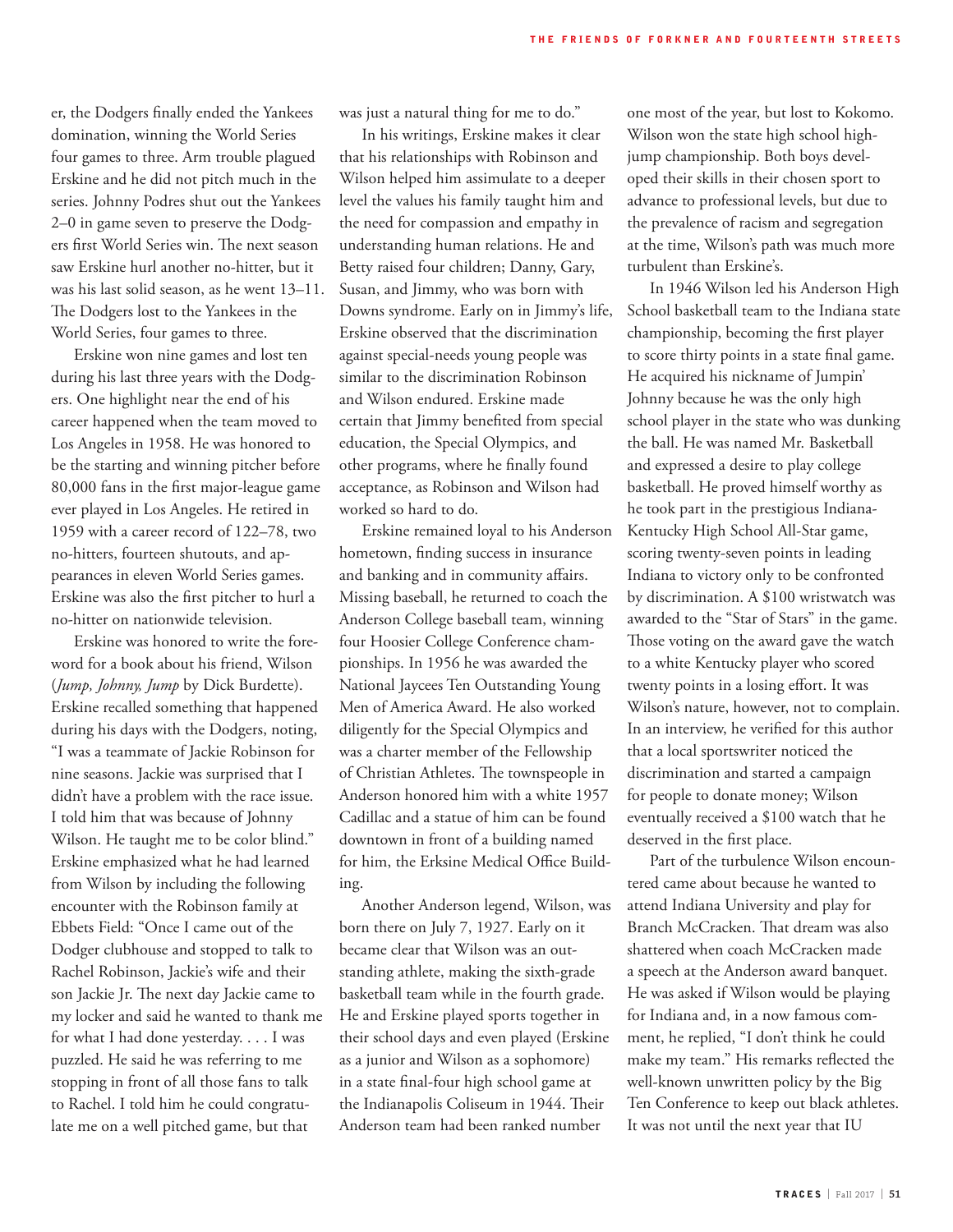

Left: Wilson poses in his Anderson College basketball warmups. Right: Erskine (second from right, second row) and Wilson (left, first row) during *their days as teammates on the Shadeland Elementary School basketball team, 1938–39.*

relented and Bill Garrett, Mr. Basketball from Shelbyville's state champs, became the first African American to play basketball at the university and the first regular black starter on a Big Ten team.

After being rejected by McCracken, Wilson worked as a janitor for a short time, but found that unchallenging. His mother wanted him to get an education, something that could help beat the odds against him in a segregated society. In the fall of 1946 he enrolled at Anderson College. Once Wilson began playing, the interest in the Anderson Ravens basketball team began to intensify, so much so that games were moved from campus to Wilson's former high school gymnasium. Known as the Wigwam, the facility seated 4,749 fans and every game was sold out

when Wilson played there for Anderson College. In the 1946–47 season the Ravens finished with a 16–9 record and Wilson set a new state college scoring record of 515 points, 20.5 points per game. The Ravens beat Xavier University and came close to beating the University of Dayton and North Carolina State University. One coach stated, "Johnny Wilson is the best college player in the country."

In the 1947–48 season Wilson led his team to a 18–5 record and broke his own state scoring record with 565 points for an average of 24.6 points per game, third best in the nation, and was named an All-American. He excelled against top-flight competition, including the University of Cincinnati Bearcats, against whom he scored thirty points. During

his junior year, Wilson broke his arm when an opponent shoved him as he was making a move to score his fiftieth point in the game. He missed some games and the Ravens finished 11–11. He decided to quit school and pursue baseball, a sport he also excelled in and one where the color barrier had already been broken. Wilson learned that the Chicago White Sox would be holding try outs at Comiskey Park. He had performed well in previous tryouts with the Saint Louis Cardinals and had tried out for the Yankees, but was rejected.

Wilson never heard from the White Sox, but the manager of the Negro League's Chicago Black American Giants called and wanted him to play for his team. He jumped at the chance since he could make some money and get to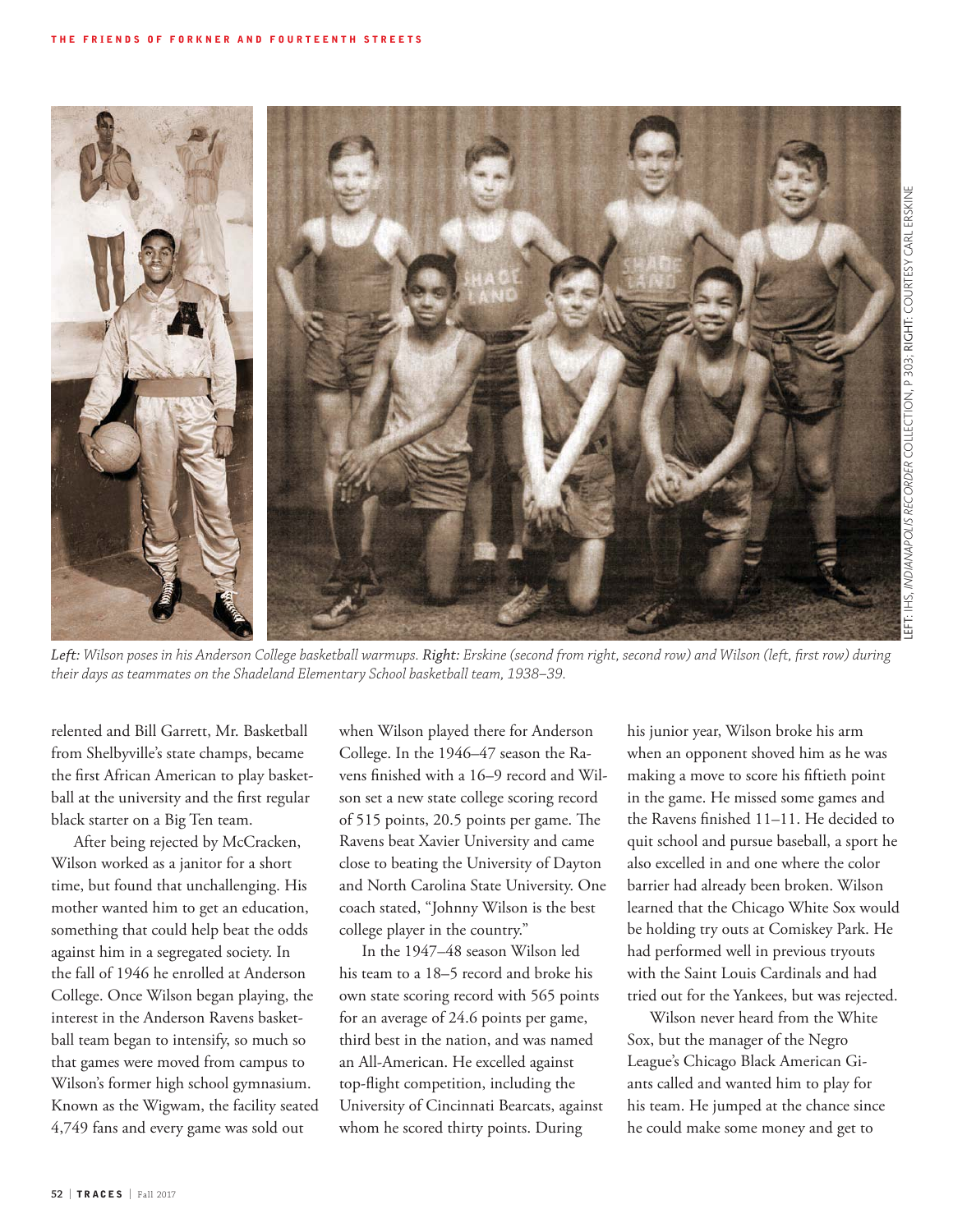

*Erskine gives tips on gripping a baseball to young admirers at a luncheon held in Anderson, Indiana, in his honor after he lead the National League with twenty wins in 1953. Left to right: Jerry Byard, Jimmie Johnson, Davie Hitchcock, and an unidentified youth and man).*

play in some major-league ballparks. His first game with the American Giants was in Comiskey Park, where he was sent up to pinch hit in the bottom of the tenth inning with the score tied. He promptly got a hit to win the game. At a game in Indianapolis, attended by 7,000 people from Anderson, Wilson had four hits in five at bats. However, his baseball career was short-lived. His skills on the basketball court had been noticed by the Harlem Globetrotters and he did not even have to try out for the team, signing a contract to play in the 1949–50 season. Traveling the country and getting paid to play basketball was something Wilson wanted to try and he looked forward to playing with such stars of the team as Marques Haynes, Goose Tatum, and Sweetwater Clifton.

The Trotters opened the 1949–50 season in Evanston, Illinois. The team's bus rolled through the Midwest, where discrimination was still very much alive. Wilson was often reminded of the days that he and Erskine had to deal with the racism in their hometown. Often the Globetrotters had to stay in second-rate, run-down hotels and struggled to find places to eat. Nevertheless, by playing basketball, Wilson was making his way in the midst of the unsettled racial strife that was roiling across the nation.

One of Wilson's fondest memories of playing for the Globetrotters occurred one night in Marion, Indiana, when his mother came to see him play for the first time. He had become quite adept at dropkicking the ball into the basket and he

made the sixty-foot shot on that occasion. He made the kick again the next night in Cleveland, but the next night in Sandusky, Ohio, he missed badly and was benched for the next game by owner and coach Abe Saperstein. Wilson was disappointed because he could make an extra \$100 for each made kick.

Wilson had played well enough against college All-Americans in a twenty-one game tour of the country that Saperstein offered him a contract to play with the Globetrotters on an upcoming tour of Europe. Wilson stood up for himself and said he could not take the pay cut Saperstein said he needed from his players, as well as pointing out that he could always make more money playing baseball. The impasse was resolved when, on September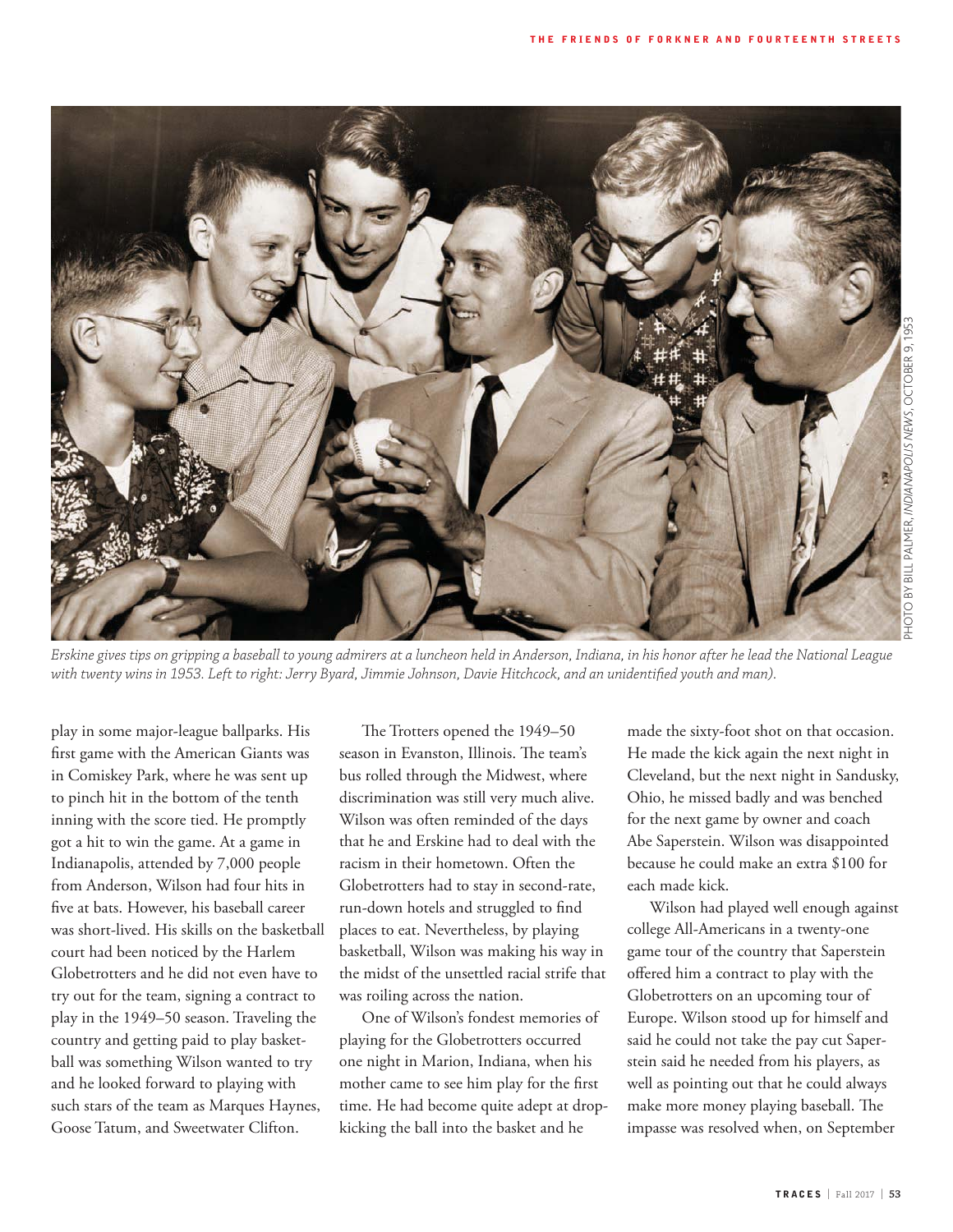19, 1950, Wilson was inducted into the service. He was stationed most of his time at Fort Custer near Battle Creek, Michigan, where he noted in an interview that "life was good" for him. He directed the base sports program, played a great deal of baseball and basketball, and maintained his conditioning. Wilson returned to

civilian life in Chicago on September 18, 1952, signing to play with the Globetrotters for the 1952–53 season.

After marriage to Norma Weaver from Kokomo, and having three children— Gina, Sherrie, and John Jr.—Wilson, at the age of twenty-five, ended his four-year career with the Globetrotters. He wanted

to find a job that would allow him the time to finish his degree at Anderson College. His reputation in basketball helped him find work in a business in Kokomo, from where he drove the fifty miles to Anderson to complete his degree and earn a teaching certificate. In September 1956 an elementary school in Indianapolis hired



*Left: Wilson and Erskine look over a clay model of a statue honoring Wilson in Ken Ryden's art studio, January 16, 2014. Clockwise from Top: Erskine and Wilson light the Indiana Bicentennial torch for the start of the torch relay through Madison County, Indiana, on October 14, 2016 (Anderson University president John Pistole holds the torch); the two friends share a laugh at the 2016 Johnny Wilson Awards; Erskine holds up a photo of his days as an elementary school teammate of Wilson's during a talk to fourth and fifth graders at Anderson's Tenth Street Elementary School in February 2016; and as Wilson looks on, Erskine admires the three-sport award he received for his multisport contribution during his years at Anderson High School.*